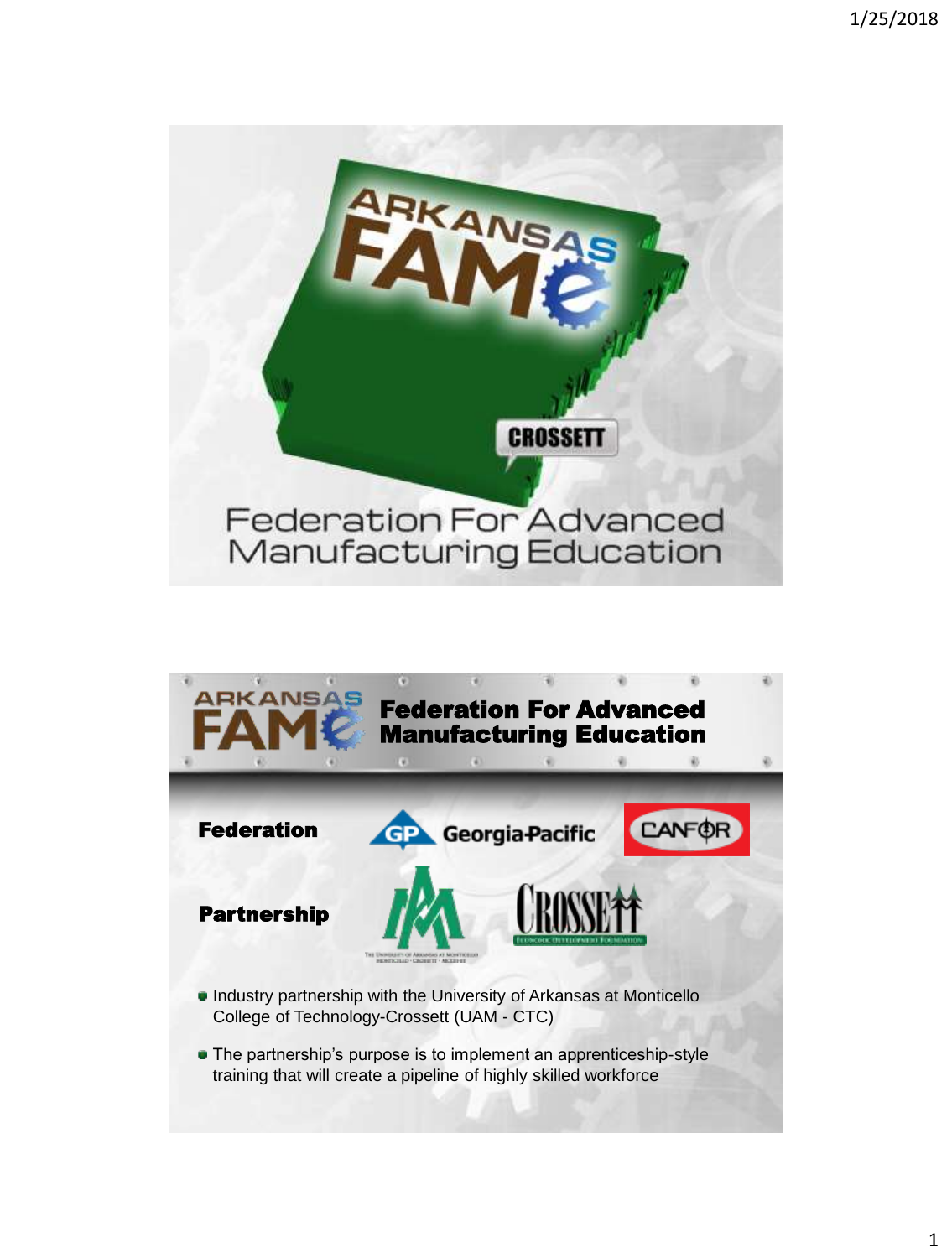

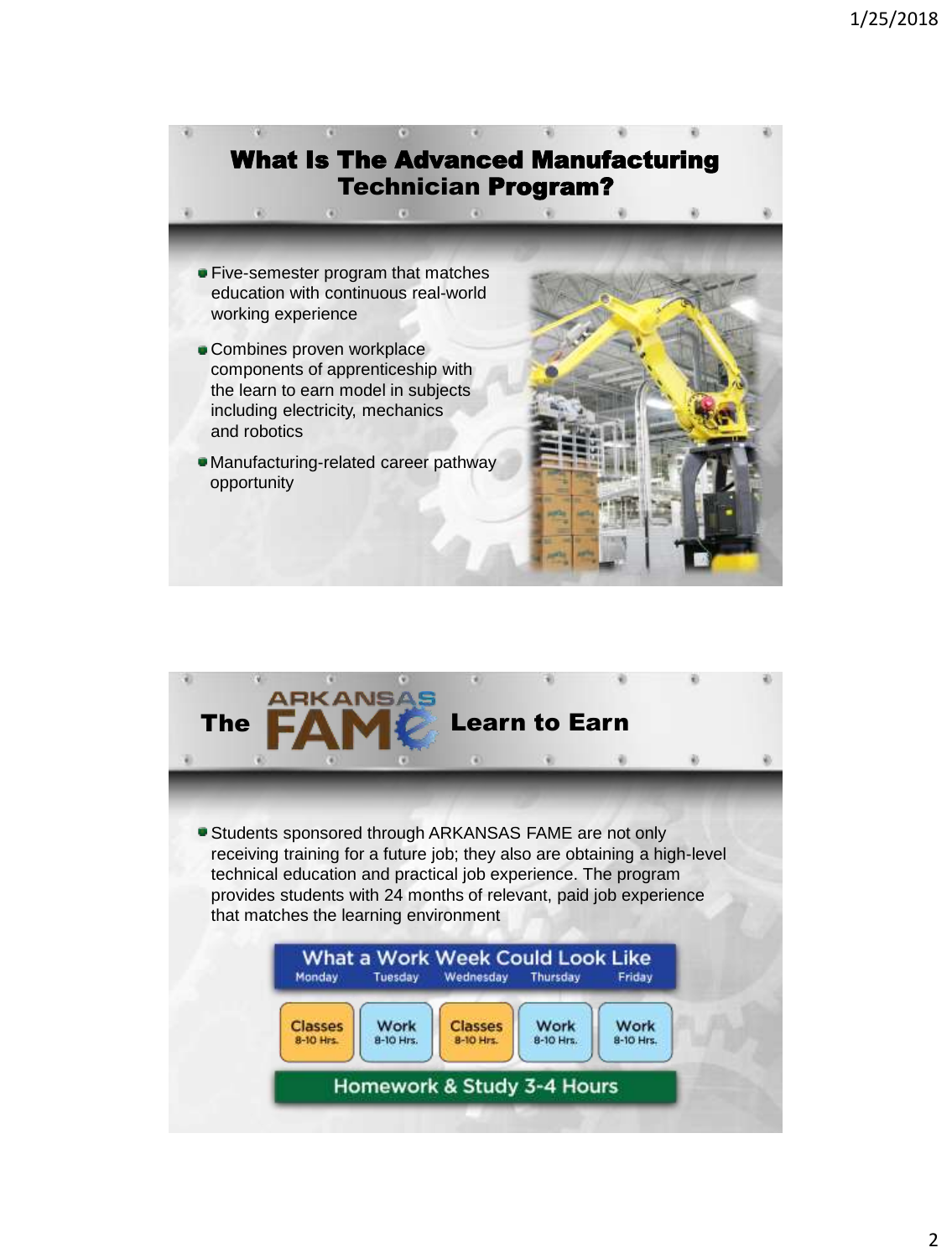



graduates will be prepared for employment or selecting an advanced degree program.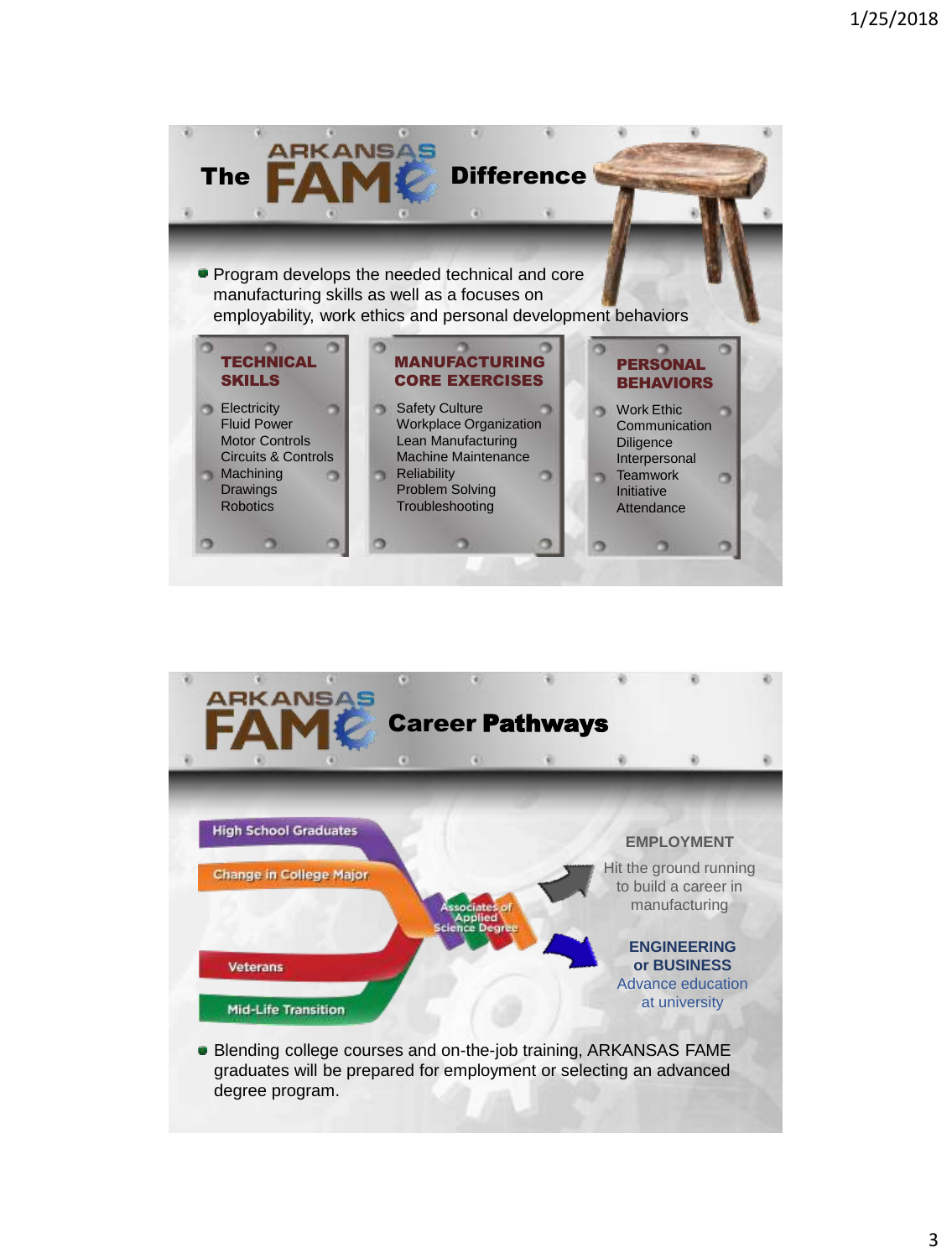

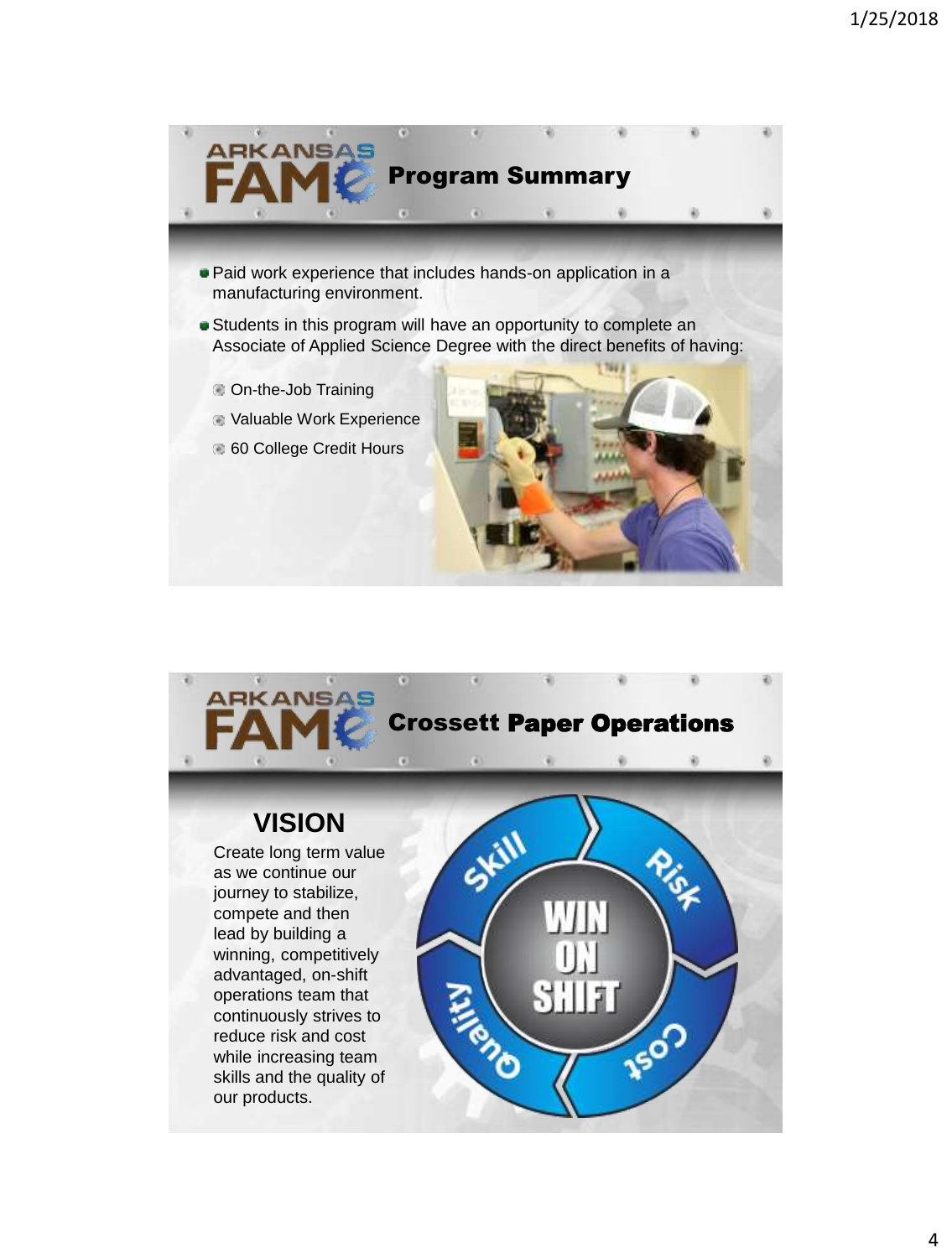

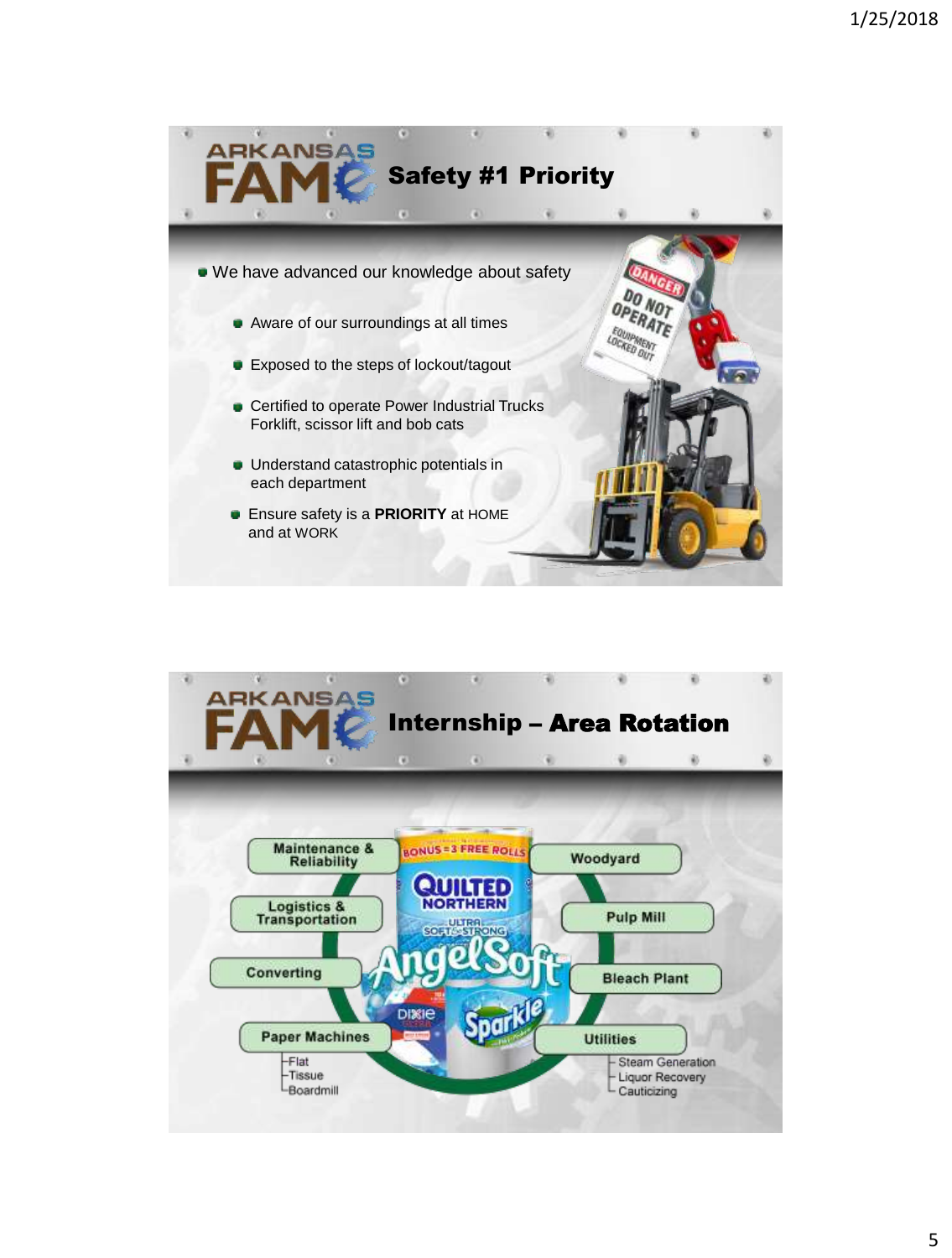

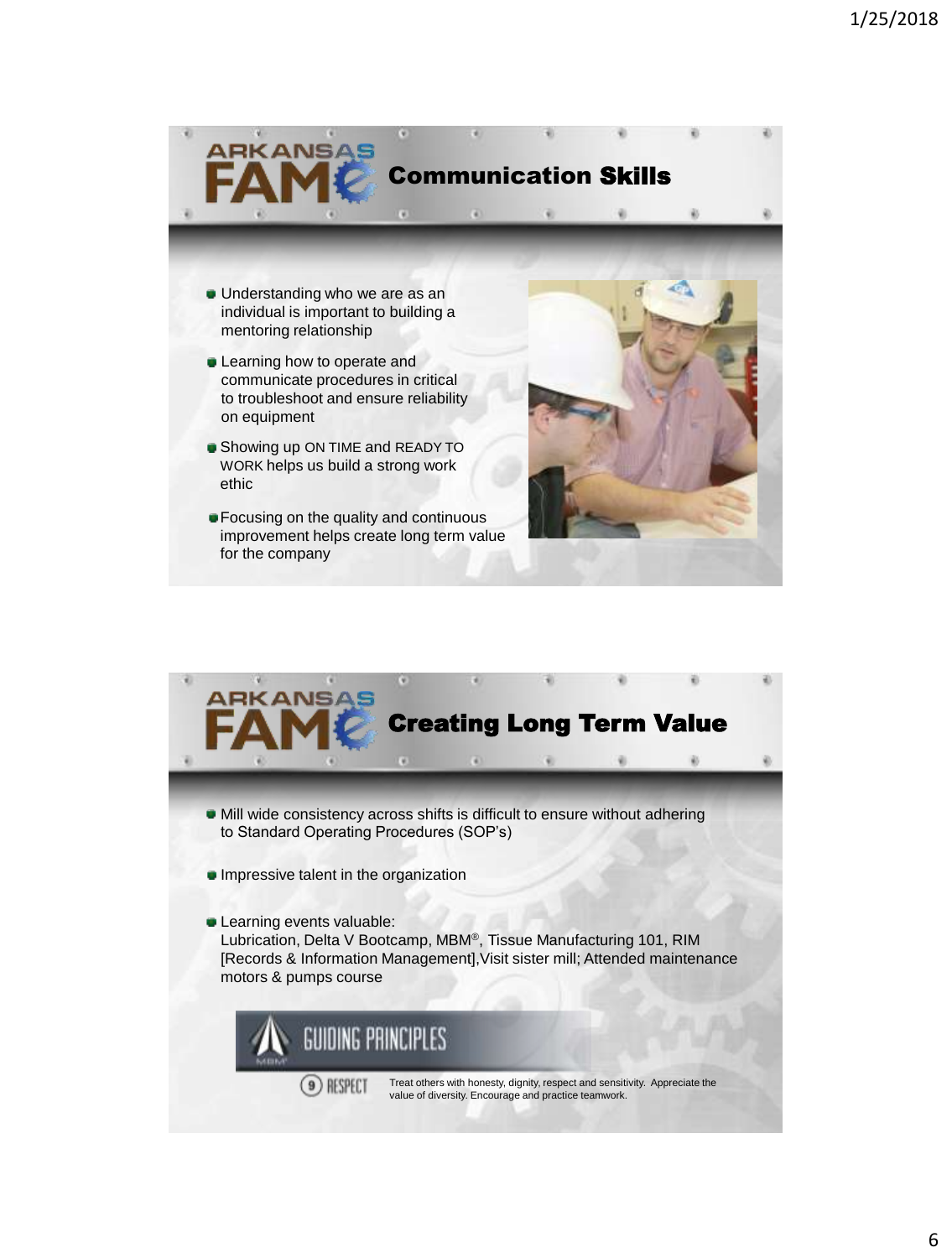